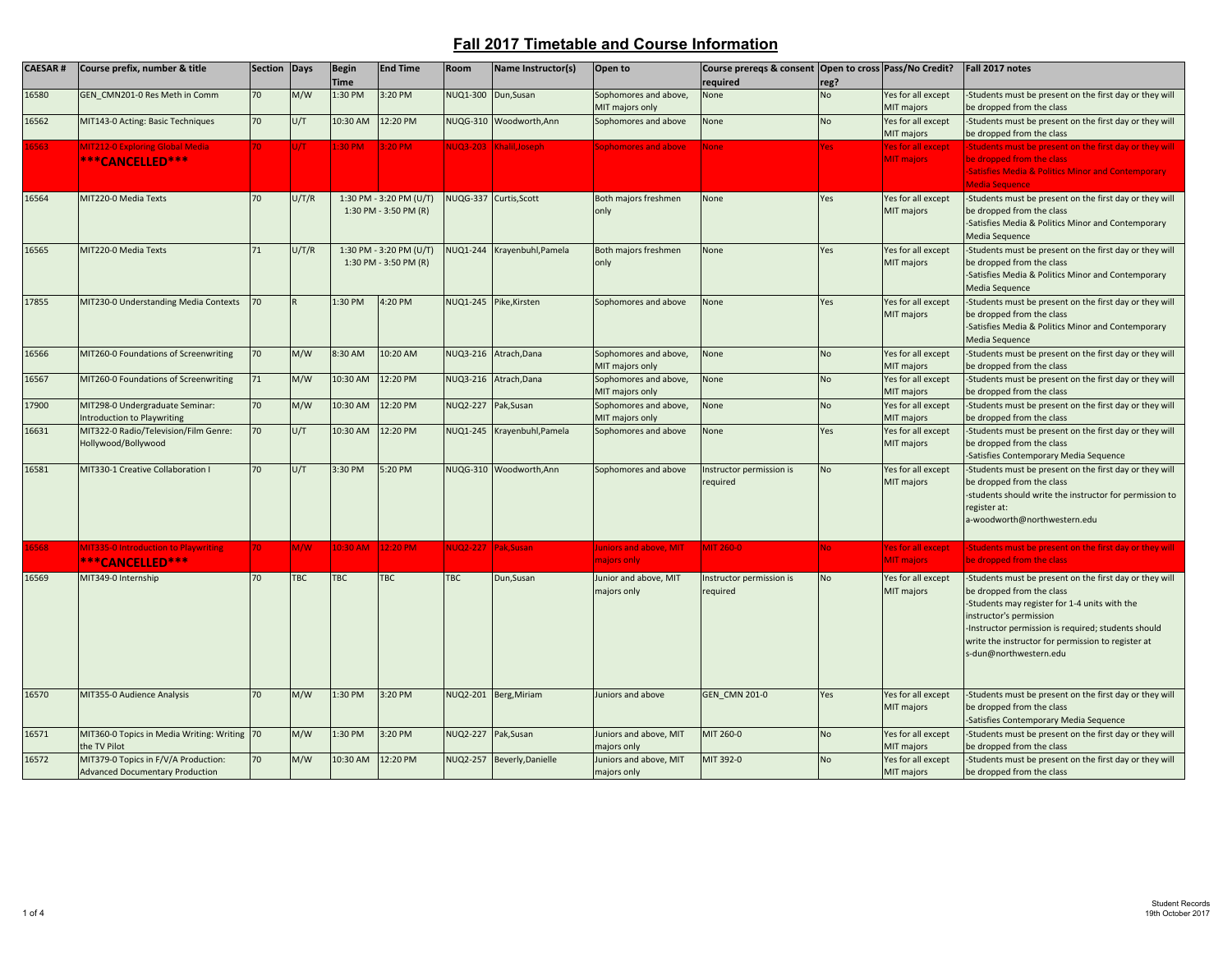| <b>CAESAR#</b> | Course prefix, number & title                                                                     | <b>Section</b> | Days   | <b>Begin</b><br><b>Time</b> | <b>End Time</b> | Room            | Name Instructor(s)          | Open to                                                     | Course preregs & consent Open to cross Pass/No Credit?<br>required | reg?      |                                                       | Fall 2017 notes                                                                                                                                                       |
|----------------|---------------------------------------------------------------------------------------------------|----------------|--------|-----------------------------|-----------------|-----------------|-----------------------------|-------------------------------------------------------------|--------------------------------------------------------------------|-----------|-------------------------------------------------------|-----------------------------------------------------------------------------------------------------------------------------------------------------------------------|
| 16573          | MIT379-0 Topics in F/V/A Production:                                                              | 71             | M/W    | 3:30 PM                     | 5:20 PM         | <b>NUQG-224</b> | Kazkaz, Rana                | Sophomores and above,                                       | MIT 190-0                                                          | No        | Yes for all except                                    | -Students must be present on the first day or they will                                                                                                               |
| 16574          | Narrative Film Producing<br>MIT379-0 Topics in F/V/A Production: The<br>Director's Vision         | 72             | M/W    | 10:30 AM                    | 12:20 PM        | <b>NUQG-224</b> | Kazkaz, Rana                | MIT majors only<br>Sophomores and above,<br>MIT majors only | MIT 190-0                                                          | <b>No</b> | MIT majors<br>Yes for all except<br><b>MIT majors</b> | be dropped from the class<br>-Students must be present on the first day or they will<br>be dropped from the class                                                     |
| 16575          | MIT388-0 Internet and Society                                                                     | 70             | U/T    | 3:30 PM                     | 5:20 PM         | NUQ3-203        | Akdenizli, Banu             | Sophomores and above                                        | None                                                               | Yes       | Yes for all except<br>MIT majors                      | -Students must be present on the first day or they will<br>be dropped from the class<br>-Satisfies Media & Politics Minor and Contemporary<br><b>Media Sequence</b>   |
| 16576          | MIT392-0 Documentary Production                                                                   | 70             | M/W    | 3:30 PM                     | 5:20 PM         | <b>NUQ3-216</b> | Beverly, Danielle           | Sophomores and above,<br>MIT majors only                    | MIT 190-0                                                          | <b>No</b> | Yes for all except<br>MIT majors                      | -Students must be present on the first day or they will<br>be dropped from the class                                                                                  |
| 16577          | MIT398-0 Undergraduate Seminar: Politics 70<br>in the Digital World                               |                | U/T    | 8:30 AM                     | 10:20 AM        | <b>NUQ1-245</b> | Akdenizli, Banu             | Juniors and above                                           | <b>GEN CMN 201-0</b>                                               | Yes       | Yes for all except<br>MIT majors                      | -Students must be present on the first day or they will<br>be dropped from the class<br>-Satisfies Media & Politics Minor                                             |
| 16578          | <b>MIT398-0 Undergraduate Seminar:</b><br><b>Eeminist Media Historiography</b><br>***CANCELLED*** |                |        | 1:30 PM                     | 4:20 PM         |                 | NUQ1-245 Pike, Kirsten      | <b>Juniors and above</b>                                    | <b>MIT 230-0</b>                                                   | Yes       | Yes for all except<br><b>MIT</b> majors               | Students must be present on the first day or they will<br>be dropped from the class<br><b>Satisfies Contemporary Media Sequence</b>                                   |
| 16579          | MIT398-0 Undergraduate Seminar: Arab<br><b>Felevision Industries</b><br>***CANCELLED***           | $72 -$         | lu/t - | 10:30 AM                    | 12:20 PM        |                 | NUQ2-255 Khalil, Joseph     | <b>Juniors and above</b>                                    | <b>None</b>                                                        | Yes       | <b>Yes for all except</b><br><b>MIT majors</b>        | Students must be present on the first day or they will<br>be dropped from the class<br><b>Satisfies Media &amp; Politics Minor and Contemporary</b><br>Media Sequence |
| 16622          | GEN CMN102-0 Public Speaking &<br>Presentation                                                    | 70             | U/T    | 8:30 AM                     | 10:20 AM        | NUQ3-203        | Sanders, Amy                | Sophomores and above                                        | None                                                               | <b>No</b> | <b>No</b>                                             | -Students must be present on the first day or they will<br>be dropped from the class                                                                                  |
| 16623          | GEN CMN102-0 Public Speaking &<br>Presentation                                                    | 71             | U/T    | 1:30 PM                     | 3:20 PM         | NUQ3-203        | Sanders, Amy                | Sophomores and above                                        | None                                                               | <b>No</b> | <b>No</b>                                             | -Students must be present on the first day or they will<br>be dropped from the class                                                                                  |
| 16582          | GEN CMN202-0 New and Numbers                                                                      | 70             | U/T    | 10:30 AM                    | 12:20 PM        | NUQ1-225        | Martin, Justin              | Sophomores and above                                        | None                                                               | <b>No</b> | <b>No</b>                                             |                                                                                                                                                                       |
| 16583          | INTERDIS301-0 Doha Seminar Qatar on the 70<br><b>World Stage</b>                                  |                |        | 5:00 PM                     | 7:50 PM         | <b>NUQG-200</b> | Abusharif, Abraham          | Juniors and above                                           | Department permission is<br>required                               | Yes       | No                                                    | -If interested contact Nadiyah El-Amin at nadiyah.el-<br>amin@northwestern.edu<br>-Satisfies Middle East Studies certificate                                          |
| 16584          | JOUR101-0 Introduction to Journalism                                                              | 70             | M      | 3:30 PM                     | 6:20 PM         | NUQ2-201        | Brown, Marci                | <b>ABP Students only</b>                                    | None                                                               | Yes       | <b>No</b>                                             |                                                                                                                                                                       |
| 16626          | JOUR201-0 Journalistic Storytelling                                                               | 70             | M/W    | 9:00 AM                     | 11:50 AM        |                 | NUQG-200 Dedinsky, Mary     | Sophomores and above,<br>Journalism majors only             | None                                                               | No        | No                                                    |                                                                                                                                                                       |
| 16627          | JOUR201-0 Journalistic Storytelling                                                               | 71             | M/W    | 9:00 AM                     | 11:50 AM        |                 | NUQ1-245 Abusharif, Abraham | Sophomores and above,<br>Journalism majors only             | None                                                               | No        | <b>No</b>                                             |                                                                                                                                                                       |
| 16585          | JOUR202-0 Journalism in Digital World<br>10Wks Lec - (08/20/2017 to 10/26/2017)                   | 70             | M/W    | 9:00 AM                     | 10:50 AM        | <b>NUQG-226</b> | Mills, Andrew               | Both majors freshmen<br>only                                | None                                                               | No.       | <b>No</b>                                             | -Each student must register in the Lec & in one of the<br>Labs                                                                                                        |
| 16586          | JOUR202-0 Journalism in Digital World<br>5Wks Lab - (10/29/2017 to 12/07/2017)                    | 71             | M/W    | 9:00 AM                     | 10:20 AM        | NUQ1-302        | Mills.Andrew                | Both majors freshmen<br>only                                | None                                                               | <b>No</b> | <b>No</b>                                             | -Each student must register in the Lec & in one of the<br>Labs                                                                                                        |
| 16587          | JOUR202-0 Journalism in Digital World                                                             | 72             | M/W    | 10:30 AM                    | 11:50 AM        | NUQ1-302        | Mills, Andrew               | Both majors freshmen                                        | None                                                               | No        | <b>No</b>                                             | Each student must register in the Lec & in one of the                                                                                                                 |
| 16588          | 5Wks Lab - (10/29/2017 to 12/07/2017)<br>JOUR202-0 Journalism in Digital World                    | 73             | M/W    | 1:30 PM                     | 2:50 PM         | NUQ1-302        | Mills, Andrew               | only<br>Both majors freshmen                                | None                                                               | No        | No                                                    | Labs<br>-Each student must register in the Lec & in one of the                                                                                                        |
|                | 5Wks Lab - (10/29/2017 to 12/07/2017)                                                             |                |        |                             |                 |                 |                             | only                                                        |                                                                    |           |                                                       | Labs                                                                                                                                                                  |
| 16589          | JOUR202-0 Journalism in Digital World<br>5Wks Lab - (10/29/2017 to 12/07/2017)                    | 74             | M/W    | 9:00 AM                     | 10:20 AM        | <b>NUQ2-254</b> | Paschyn, Christina          | Both majors freshmen<br>only                                | None                                                               | <b>No</b> | <b>No</b>                                             | -Each student must register in the Lec & in one of the<br>Labs                                                                                                        |
| 16590          | JOUR202-0 Journalism in Digital World<br>5Wks Lab - (10/29/2017 to 12/07/2017)                    | 75             | M/W    | 10:30 AM                    | 11:50 AM        | NUQ2-254        | Paschyn, Christina          | Both majors freshmen<br>only                                | None                                                               | No        | <b>No</b>                                             | -Each student must register in the Lec & in one of the<br>Labs                                                                                                        |
| 16591          | JOUR202-0 Journalism in Digital World<br>5Wks Lab - (10/29/2017 to 12/07/2017)                    | 76             | M/W    | 1:30 PM                     | 2:50 PM         | NUQ2-254        | Paschyn, Christina          | Both majors freshmen<br>only                                | None                                                               | <b>No</b> | <b>No</b>                                             | -Each student must register in the Lec & in one of the<br>Labs                                                                                                        |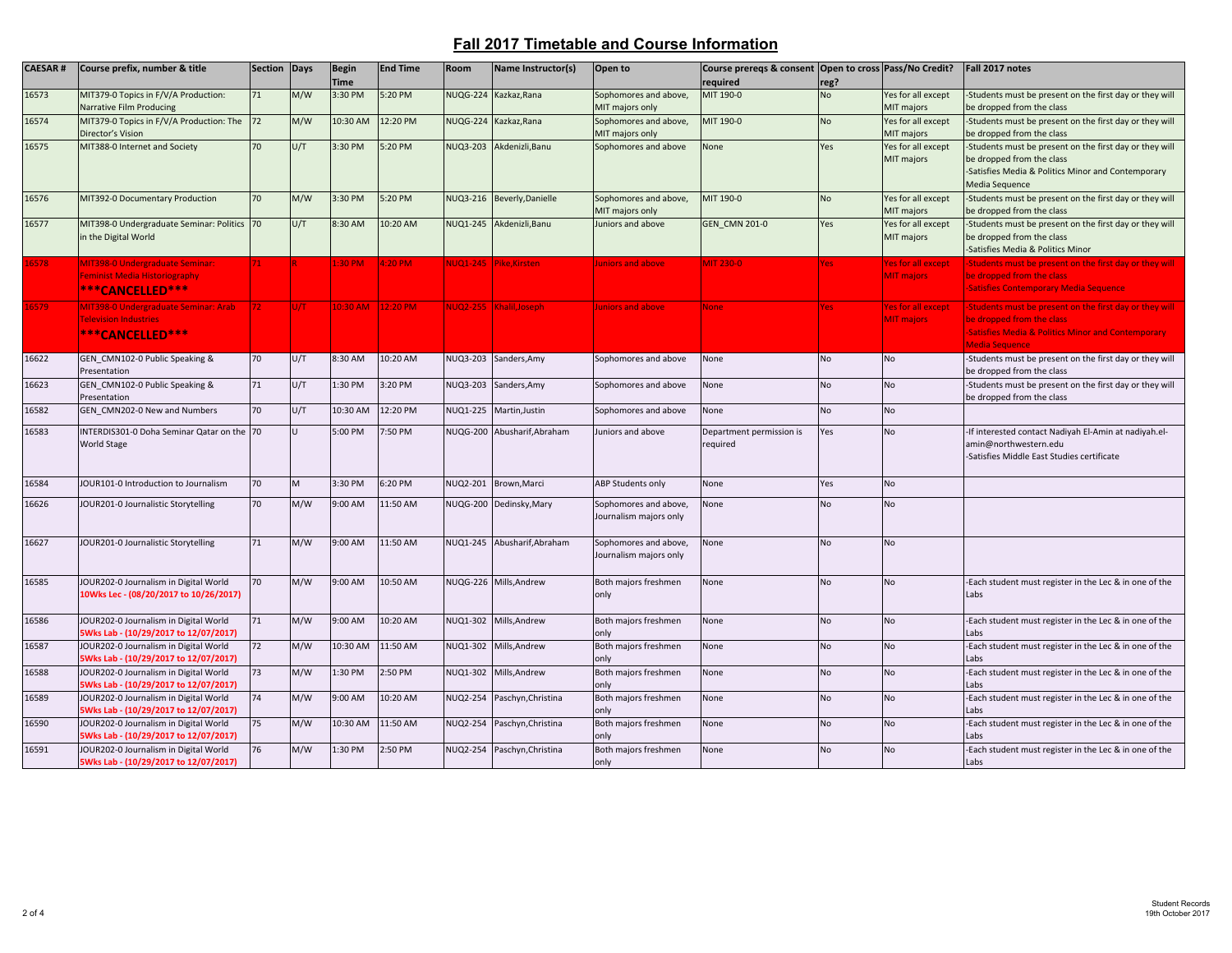| <b>CAESAR#</b> | Course prefix, number & title                                                                      | Section Days |     | <b>Begin</b><br><b>Time</b> | <b>End Time</b> | Room                 | Name Instructor(s)                         | Open to                             | Course preregs & consent Open to cross Pass/No Credit?<br>required                                   | reg?      |           | Fall 2017 notes                                                                                                                                                                             |
|----------------|----------------------------------------------------------------------------------------------------|--------------|-----|-----------------------------|-----------------|----------------------|--------------------------------------------|-------------------------------------|------------------------------------------------------------------------------------------------------|-----------|-----------|---------------------------------------------------------------------------------------------------------------------------------------------------------------------------------------------|
| 16592          | JOUR323-0 Video Journalism Studio<br>Production & Video Jour                                       | 70           | T/R | 1:30 PM                     | 5:20 PM         | NUQ2-200<br>NUQ2-201 | Berg, Miriam                               | Sophomores and above                | None                                                                                                 | Yes       | <b>No</b> |                                                                                                                                                                                             |
| 16593          | JOUR370-0 Media Law & Ethics                                                                       | 70           | U/T | 10:30 AM                    | 12:20 PM        |                      | NUQG-200 Lamay, Craig                      | Juniors and above                   | None                                                                                                 | No        | <b>No</b> | -Priority to Journalism students who will be on<br>residency in the spring<br>-Satisfies Contemporary Media Sequence                                                                        |
| 16594          | JOUR370-0 Media Law & Ethics                                                                       | 71           | U/T | 1:30 PM                     | 3:20 PM         |                      | NUQG-200 Lamay, Craig                      | Juniors and above                   | None                                                                                                 | <b>No</b> | No        | -Priority to Journalism students who will be on<br>residency in the spring<br>-Satisfies Contemporary Media Sequence                                                                        |
| 16597          | JOUR390-0 Special Topics Data<br>Visualization for Journalism &<br>Communication                   | 70           |     | 9:00 AM                     | 12:00 PM        |                      | NUQ1-225 Martin, Justin                    | Sophomores and above                | JOUR 202-0                                                                                           | Yes       | No        |                                                                                                                                                                                             |
| 16598          | MIT398-0 Undergraduate Seminar: Data<br><b>Visualization for Journalism &amp;</b><br>Communication | 75           |     | 0.004 <sub>0</sub>          | 12:00 PM        |                      | NUQ1-225   Martin, Justin                  | Sophomores and above                | <b>JOUR 202-0</b>                                                                                    | Yes       | <b>No</b> |                                                                                                                                                                                             |
| 16624          | STRATCOM303-0 Introduction to Strategic 70<br>Comm                                                 |              | U/T | 3:30 PM                     | 4:50 PM         | NUQ2-258             | Anghelcev, George                          | Sophomores and above                | None                                                                                                 | Yes       | <b>No</b> | -Students who have earned credit for IMC 330-0 or IMC<br>303 may not earn credit for STRATCOM 303-0<br>-Satisfies Strategic Communication Certificate                                       |
| 16625          | STRATCOM305-0 Corporate Storytelling                                                               | 70           | U/T | 8:30 AM                     | 10:20 AM        |                      | NUQG-200 Anghelcev, George                 | Sophomores and above                | IMC 330-0 or STRATCOM 303-Yes                                                                        |           | No        | -Students who have earned credit for IMC 331-0 may<br>not earn credit for STRATCOM 305-0<br>-Satisfies Strategic Communication Certificate                                                  |
| 16599          | STRATCOM307-0 Digit, Soc & Mobile<br>Markteing                                                     | 70           | M/W | 1:30 PM                     | 2:50 PM         | NUQ2-258             | Allagui, Ilhem                             | Sophomores and above                | STRATCOM 303-0                                                                                       | Yes       | No        | -Satisfies Strategic Communication Certificate                                                                                                                                              |
| 16600          | ANTHRO242-0 Anthro Special Topics: Intro 70<br>to Anthro in Middle East                            |              | M/W | 3:30 PM                     | 4:50 PM         | <b>NUQ1-245</b>      | Hermez, Sami                               | <b>Freshmen and above</b>           | <b>None</b>                                                                                          | Yes       | <b>No</b> | Satisfies Middle East Studies certificate                                                                                                                                                   |
| 16601          | ANTHRO379-0 Advanced Topics in Anthro: 70<br>Violence/Power/Resistance                             |              | M/W | 10:30 AM                    | 11:50 AM        | NUQ1-300             | Hermez, Sami                               | Juniors and above                   | <b>None</b>                                                                                          | Yes       | <b>No</b> |                                                                                                                                                                                             |
| 16561          | <b>ARABIC142-0 Arabic for Media</b>                                                                | 70           |     | 8:30 AM                     | 9:50 AM         |                      | NUQ3-203 Ouanaimi, Mounir                  | <b>Freshmen and above</b>           | Instructor permission is<br>required<br>Intermediate proficiency in<br><b>Modern Standard Arabic</b> | Yes       | <b>No</b> | -Students should email the instructor for permission to<br>register at: mounir-ouanaimi@northwestern.edu<br>Satisfies Middle East Studies certificate<br>This course carries 0.5 NU-Q units |
| 16602          | <b>ECON242-0 Principles of Economics</b>                                                           | 70           | M/W | 5:30 PM                     | 6:50 PM         |                      | NUQG-200 Bandi, Giovanni<br>Rabbani, Tamer | Sophomores and above                | <b>None</b>                                                                                          | Yes       | <b>No</b> |                                                                                                                                                                                             |
| 16603          | <b>ENGLISH103-1 First-Year Writing</b>                                                             | 70           | T/R | 8:30 AM                     | 9:50 AM         | NUQ2-227             | Lombard, Maria                             | <b>Both majors freshmen</b><br>only | <b>None</b>                                                                                          | <b>No</b> | <b>No</b> | Mandatory for all freshmen                                                                                                                                                                  |
| 16604          | <b>ENGLISH103-1 First-Year Writing</b>                                                             | 71           | T/R | 10:30 AM                    | 11:50 AM        | NUQ2-227             | Lombard, Maria                             | <b>Both majors freshmen</b><br>only | <b>None</b>                                                                                          | <b>No</b> | <b>No</b> | Mandatory for all freshmen                                                                                                                                                                  |
| 16605          | <b>ENGLISH103-1 First-Year Writing</b>                                                             | 72           | T/R | 8:30 AM                     | 9:50 AM         | NUQ2-258             | Bethel, Bronwyn                            | Both majors freshmen<br>only        | <b>None</b>                                                                                          | <b>No</b> | <b>No</b> | Mandatory for all freshmen                                                                                                                                                                  |
| 16606          | ENGLISH103-1 First-Year Writing                                                                    | 73           | T/R | 8:30 AM                     | 9:50 AM         | NUQ3-216             | LaDuke, Aaron                              | Both majors freshmen<br>only        | <b>None</b>                                                                                          | <b>No</b> | <b>No</b> | Mandatory for all freshmen                                                                                                                                                                  |
| 16607          | <b>ENGLISH103-1 First-Year Writing</b>                                                             | 74           | T/R | 10:30 AM                    | 11:50 AM        | <b>NUQ3-216</b>      | LaDuke, Aaron                              | Both majors freshmen<br>only        | <b>None</b>                                                                                          | <b>No</b> | <b>No</b> | Mandatory for all freshmen                                                                                                                                                                  |
| 16608          | <b>ENGLISH103-1 First-Year Writing</b>                                                             | 75           | T/R | 10:30 AM                    | 11:50 AM        | NUQ3-203             | Meekings, Sam                              | <b>Both majors freshmen</b><br>only | <b>None</b>                                                                                          | <b>No</b> | <b>No</b> | Mandatory for all freshmen                                                                                                                                                                  |
| 16609          | ENGLISH379-0 Special Topics: Lit. of<br>Migration:Displacement                                     | 70           | U/T | 1:30 PM                     | 2:50 PM         | NUQ2-257             | Zengos, Hariclea                           | Juniors and above                   | <b>None</b>                                                                                          | Yes       | <b>No</b> |                                                                                                                                                                                             |
| 16610          | <b>ENGLISH379-0 Special Topics: Creative</b><br><b>Writing</b>                                     | 71           | U/T | 8:30 AM                     | 9:50 AM         |                      | NUQ2-201 Meekings, Sam                     | Juniors and above                   | <b>None</b>                                                                                          | Yes       | <b>No</b> |                                                                                                                                                                                             |